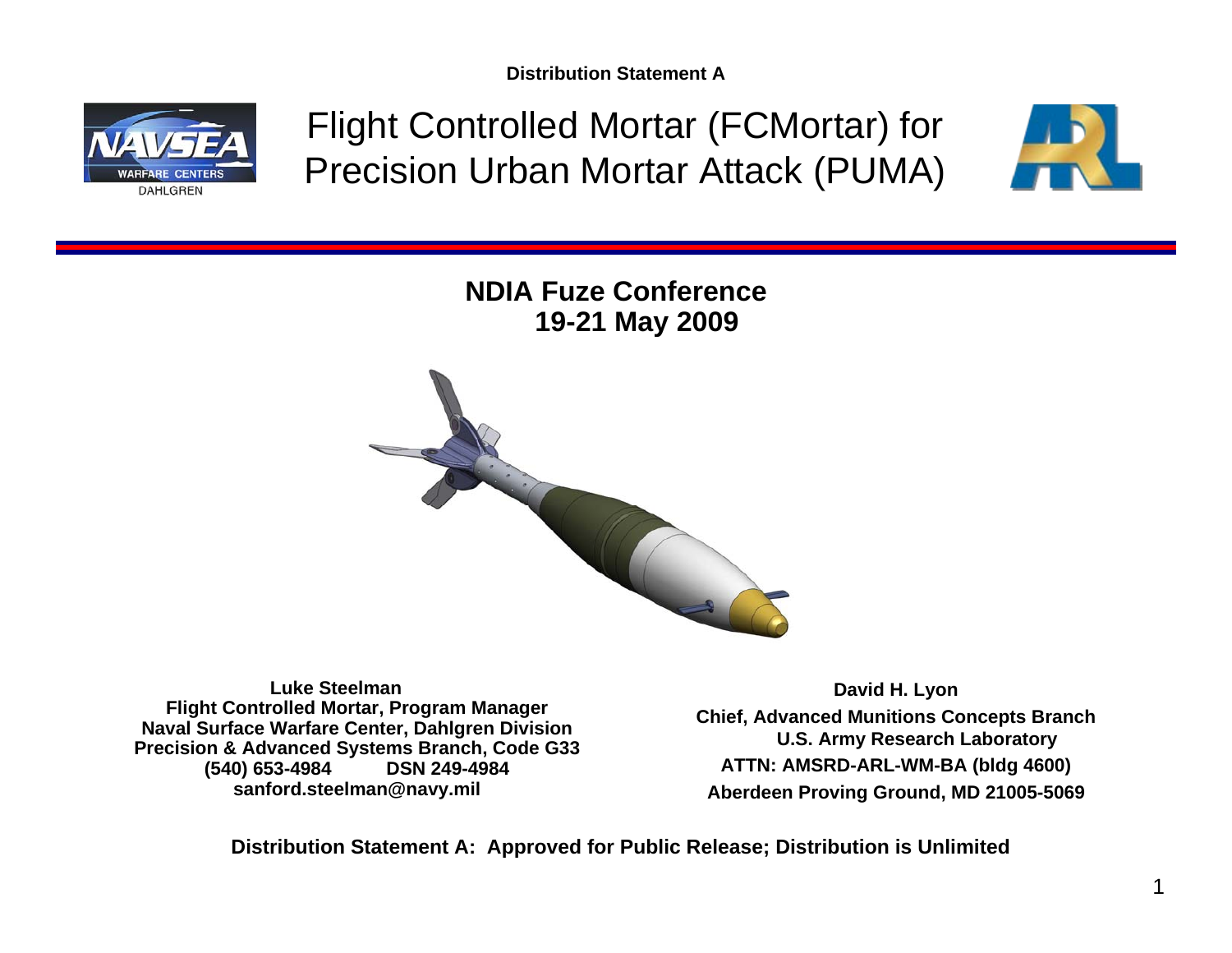

Flight Controlled Mortar **FCMortar** 



- What is FCMortar?
	- Guidance Kit for 81mm HE ammunition
		- Adds precision capability to M821A1/A2 & M889A1/A2 Family of Ammunition
		- Upgrade performed at Depot level
		- Core weapon system for Precision Urban Mortar Attack (PUMA)
- Why FCMortar?
	- 81mm mortar systems currently area fire weapons
		- Can't provide fire support in confined areas/difficult access terrain
		- No precision capability
	- Brings light-weight precision capability to the company/platoon level
		- Utilized within USMC Enhanced Company Operations (ECO) framework
		- Timely, Organic Fire Support

#### **Does not replace existing 81mm Mortar Inventory**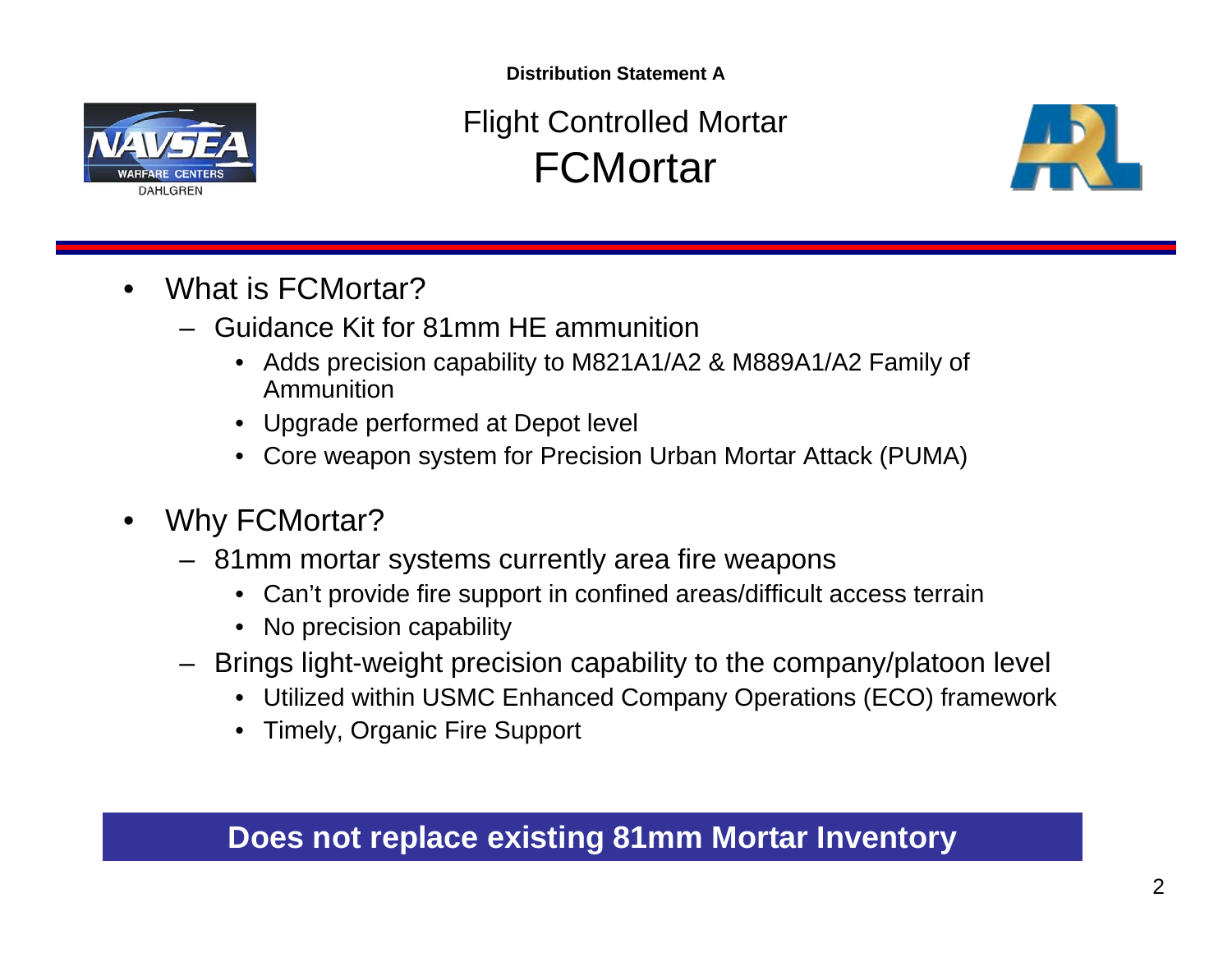

# Flight Controlled Mortar "Difficult Terrain"





#### **Engagements in New Terrain Types Hampered by Topology**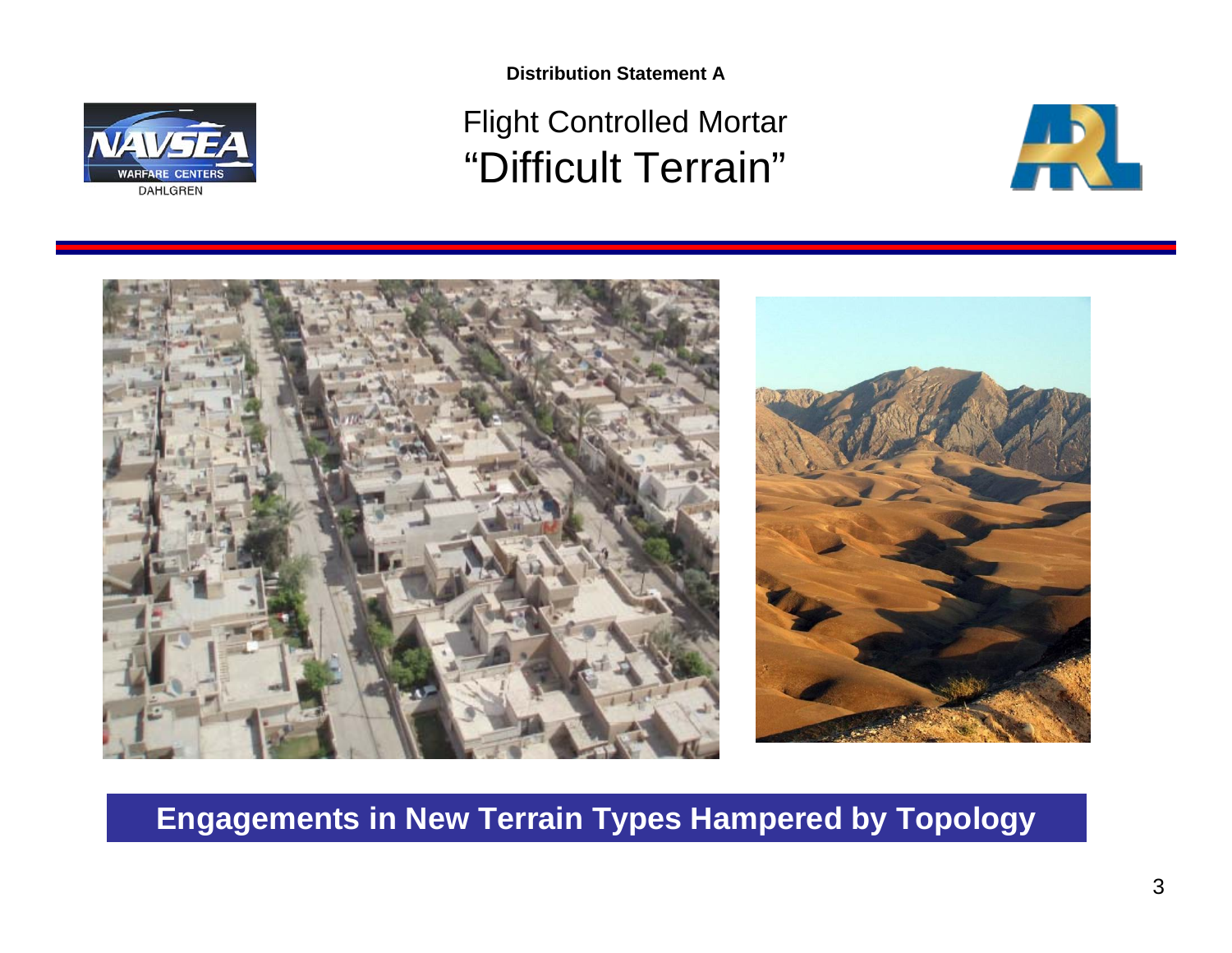

### Precision Urban Mortar Attack PUMA



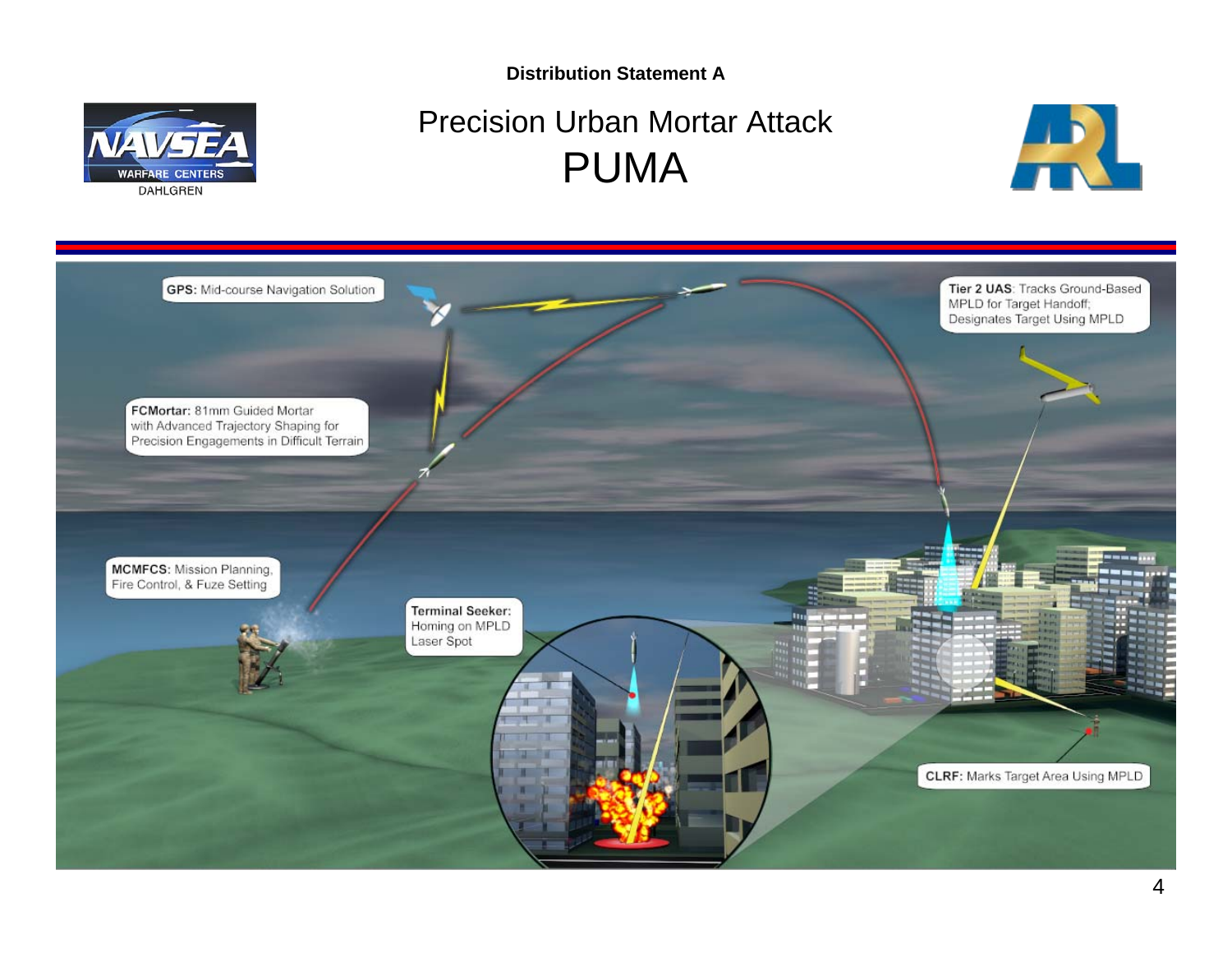Flight Controlled Mortar Projected Capabilities



- Precision Delivery
	- GPS & SAL
		- SAASM + Anti-Jam GPS
		- Micro-Pulse Laser Designation (MPLD) Seeker
	- Access to new/difficult terrain types
		- Urban (MOUT), Canyons, Mountains, Reverse Slope
		- Accomplished through advanced trajectory shaping techniques
- Built on existing mortar capabilities
	- Retains fuzing functions & propulsion system
	- Comparable engagement ranges
- Cost Driven solution
	- \$3,200 \$5,000 AUPC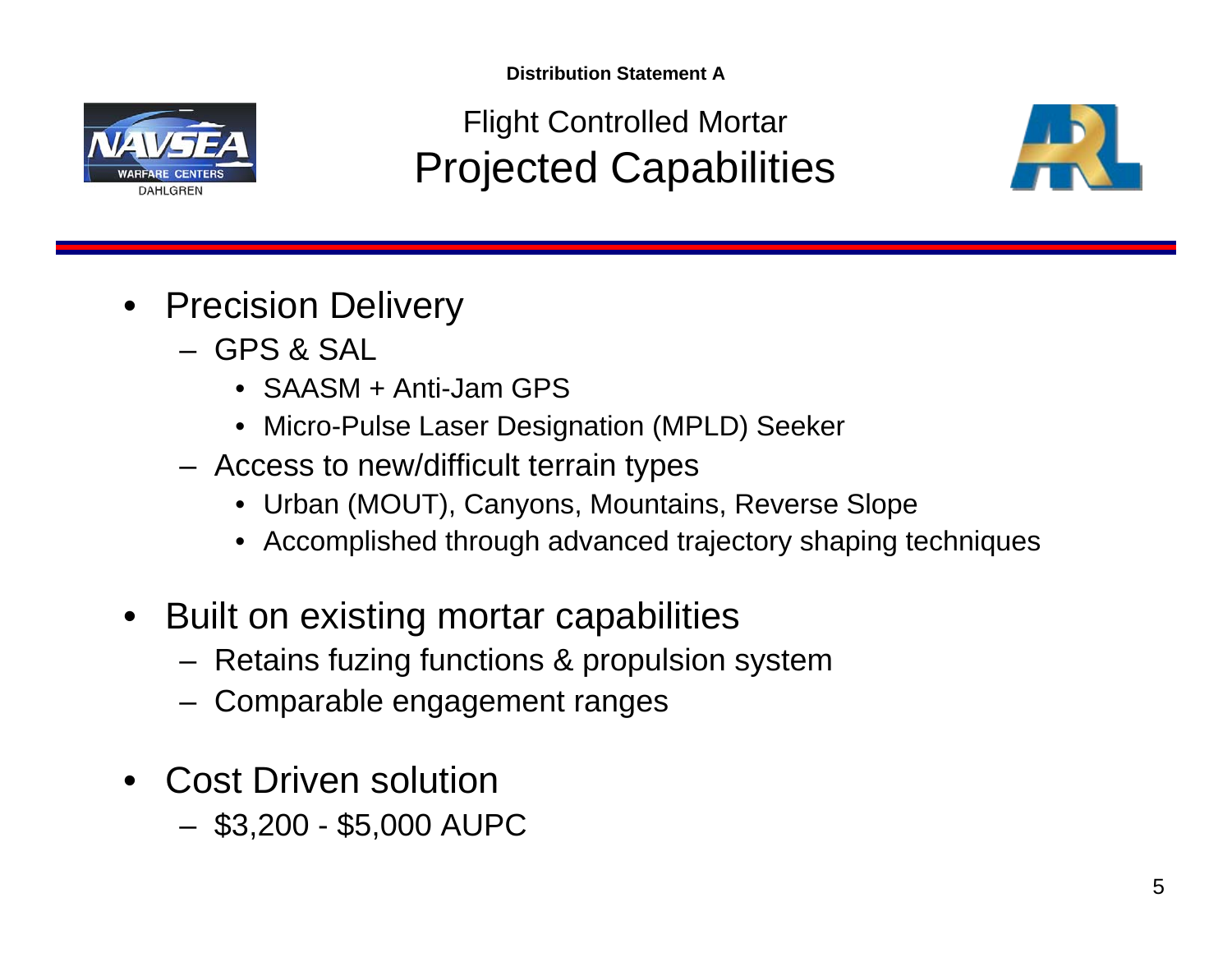

## Flight Controlled Mortar Current Design Overview



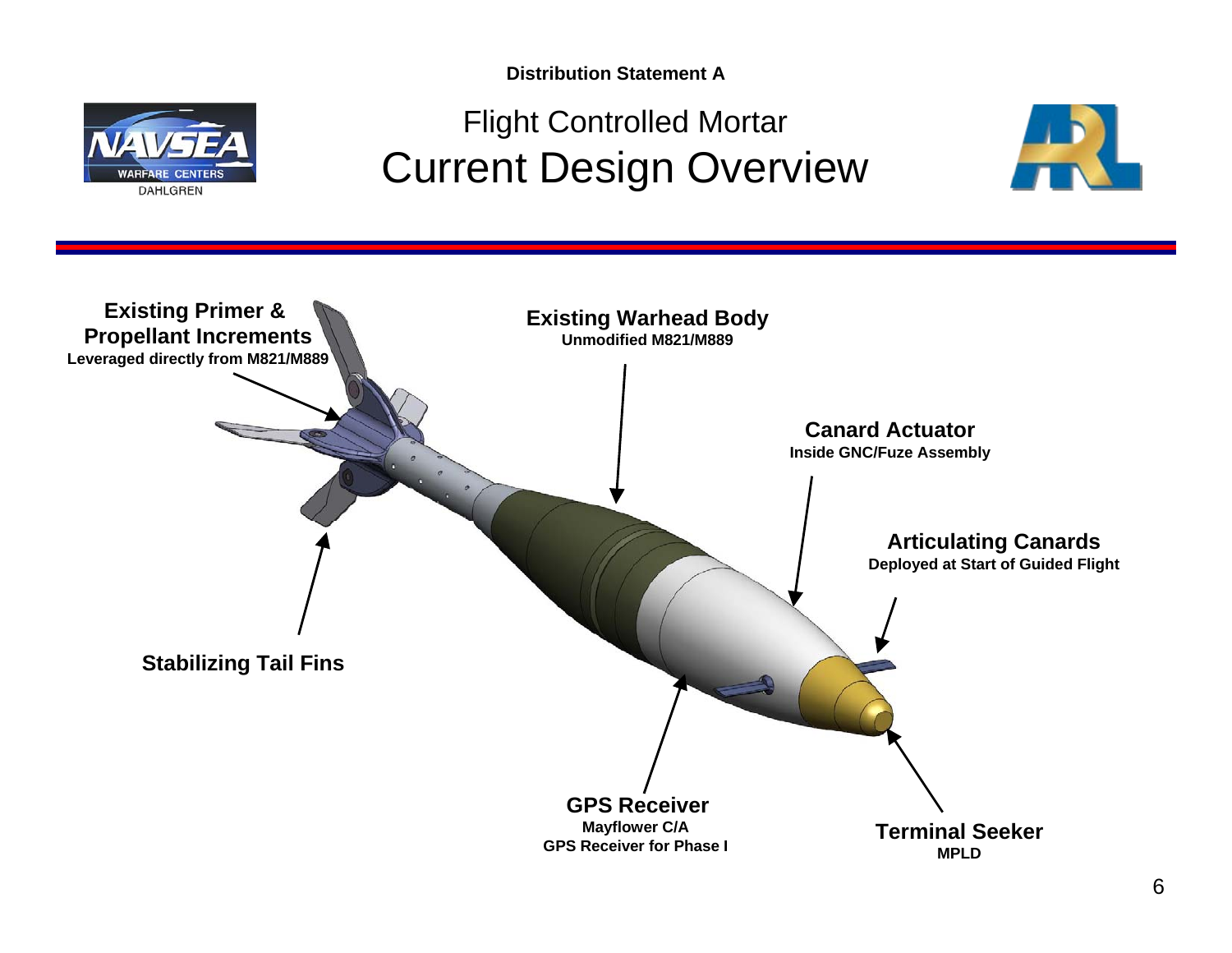

Flight Controlled Mortar DoD Development Team



- **Sponsor** 
	- Office of Naval Research, Code 30 Fires
- Principal Investigator
	- Naval Surface Warfare Center Dahlgren Division
		- Code G33 Precision & Advanced Systems Branch
- Guidance Kit Development, Integration, & Testing
	- Army Research Laboratory, Aberdeen Proving Ground
		- Advanced Munitions Concepts Branch
- **Fuzing** 
	- Armament Research, Development and Engineering Center (ARDEC)
		- Fuze Division, Adelphi
- Terminal Seeker Development
	- Micro-Pulse Laser Designation
		- Naval Surface Warfare Center Dahlgren Division
			- Code G31– Expeditionary Weapon Systems Branch
				- » Targeting Engagement Systems Center of Excellence (TESCE)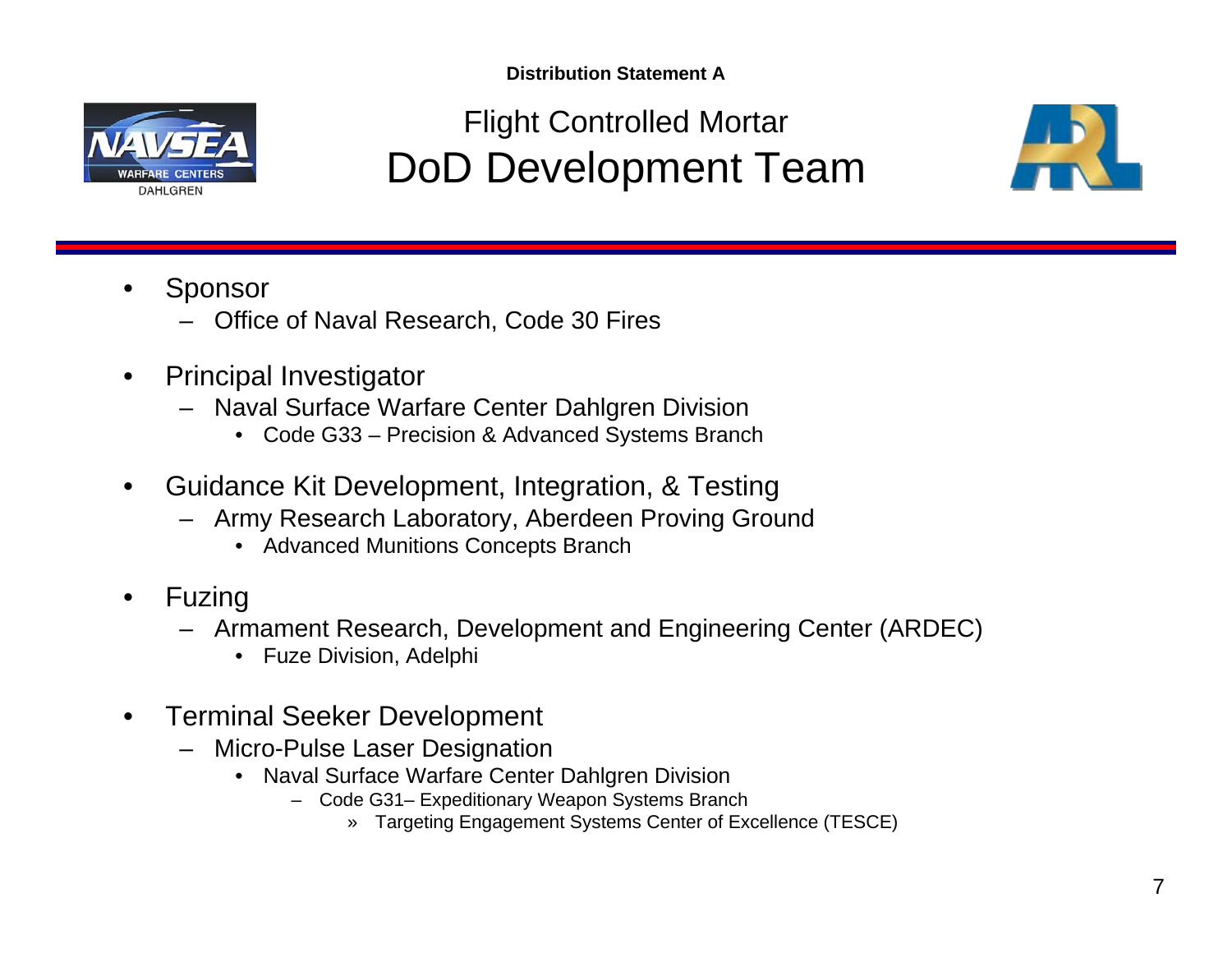

Flight Controlled Mortar Program Schedule



- Phase I (FY09-11)
	- Development of system architecture
		- Sub-system development & demonstration
	- Terminal seeker technology maturation
	- GPS only guided flight & trajectory shaping demonstrations
- Phase II (FY12-14)
	- Terminal Seeker Integration
	- Guided flight & trajectory shaping demonstrations w/ Terminal Seeker
	- PUMA Demonstrations
		- End-to-end demonstration including ground & UAS designation systems
		- Intended to be as realistic as feasible
	- Transition to Acquisition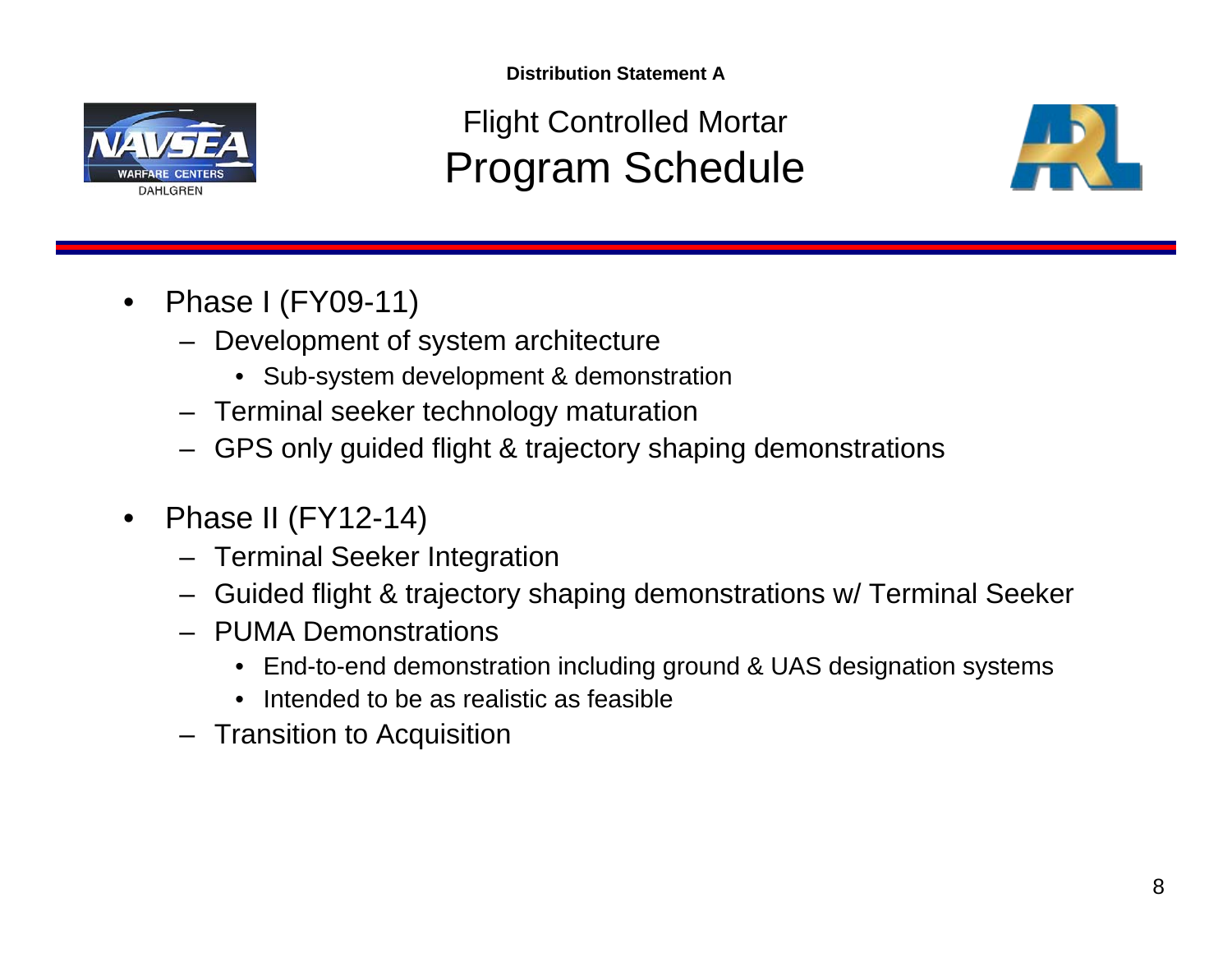

Flight Controlled Mortar Airframe Wind Tunnel Test (WT1)



- First Demonstration Event
	- ARDEC Sub-Sonic Wind Tunnel, Picatinny Arsenal
		- 9-12 February 2009
- Validated most aerodynamic predictions
	- Supports simulations showing vertical approach & range extension capabilities
	- Minor design change needed to enhance static margin
		- Tail-kit redesign completed



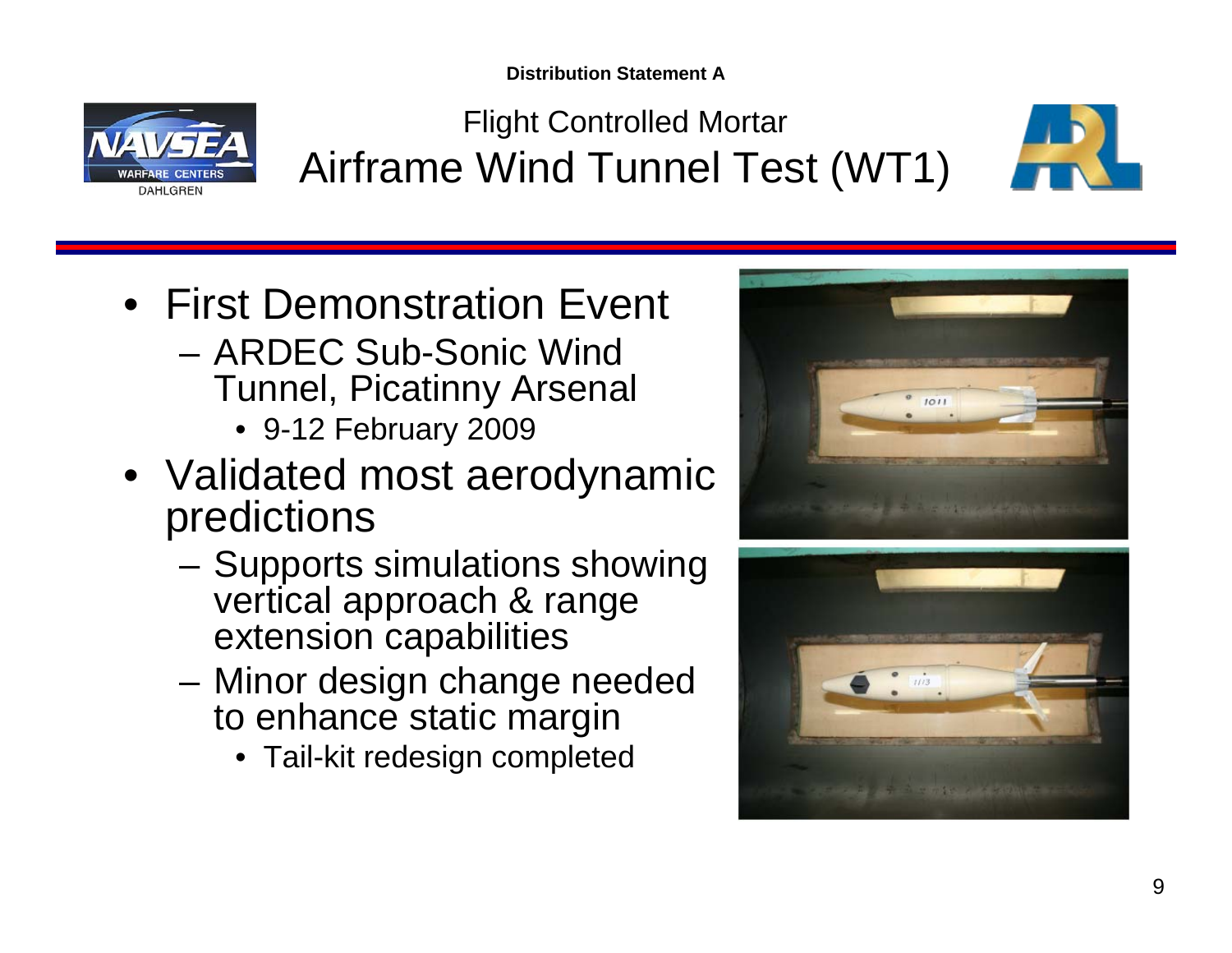

Flight Controlled Mortar Fuze Replacement



- Forward section of guidance kit replaces existing M734/935 mortar fuzes
	- Maintains existing fuzing capability
		- PD, PD Delay, HOB
		- Additional modes possible
			- Time, Point-in-Space, etc…
	- Utilizes existing production components where feasible
	- New components currently being investigated for applicability
		- HOB antenna, 2<sup>nd</sup> Arming environment sensors, MEMS fuzing components